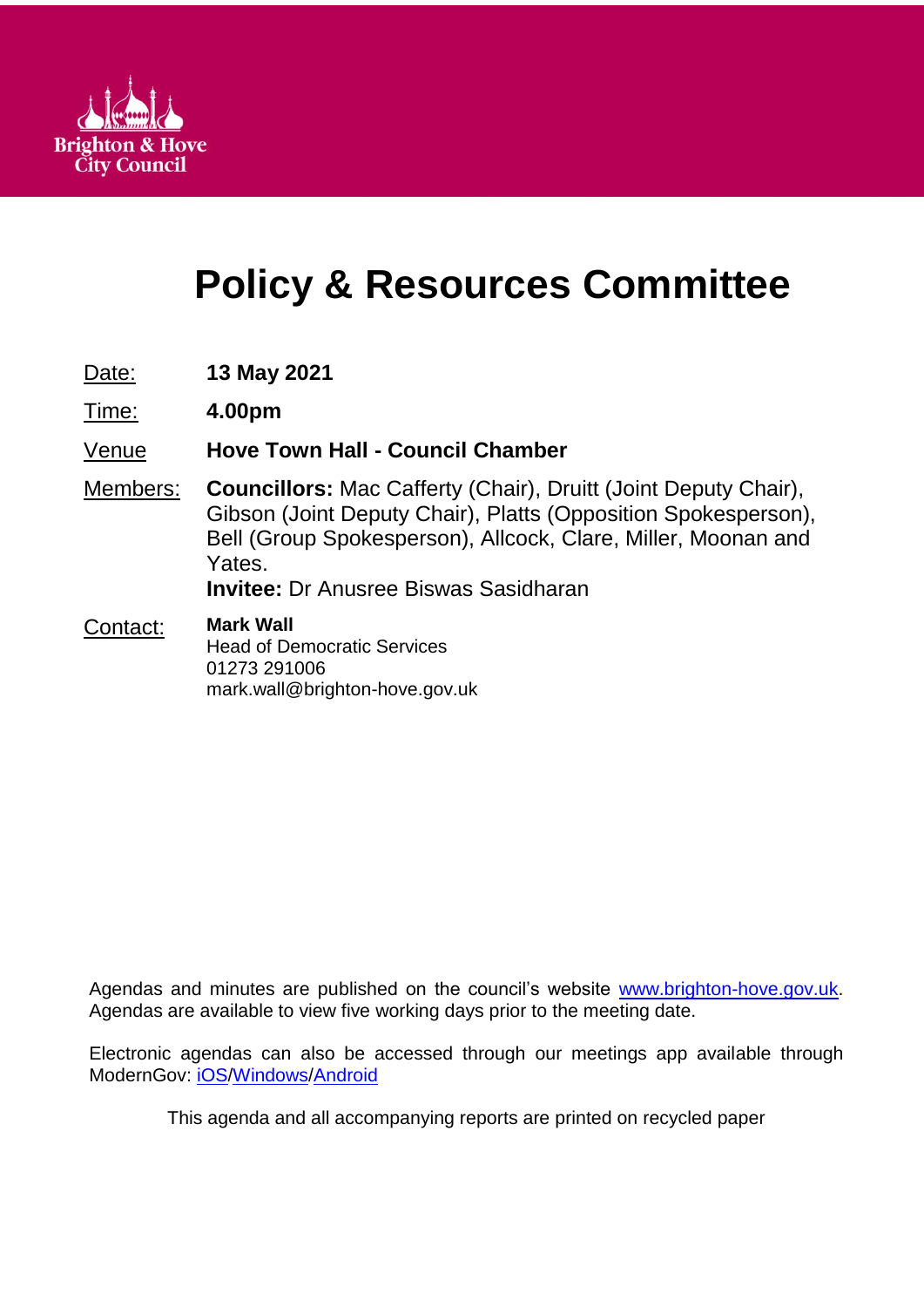#### **PART ONE Page**

#### **179 PROCEDURAL BUSINESS**

**(a) Declaration of Substitutes:** Where Councillors are unable to attend a meeting, a substitute Member from the same Political Group may attend, speak and vote in their place for that meeting.

#### **(b) Declarations of Interest:**

- (a) Disclosable pecuniary interests;
- (b) Any other interests required to be registered under the local code;
- (c) Any other general interest as a result of which a decision on the matter might reasonably be regarded as affecting you or a partner more than a majority of other people or businesses in the ward/s affected by the decision.

In each case, you need to declare

- (i) the item on the agenda the interest relates to;
- (ii) the nature of the interest; and
- (iii) whether it is a disclosable pecuniary interest or some other interest.

If unsure, Members should seek advice from the committee lawyer or administrator preferably before the meeting.

- **(c) Exclusion of Press and Public:** To consider whether, in view of the nature of the business to be transacted, or the nature of the proceedings, the press and public should be excluded from the meeting when any of the following items are under consideration.
	- *NOTE: Any item appearing in Part Two of the Agenda states in its heading the category under which the information disclosed in the report is exempt from disclosure and therefore not available to the public.*
	- *A list and description of the exempt categories is available for public inspection at Brighton and Hove Town Halls.*

#### **180 MINUTES 7 - 36**

- (a) To consider the minutes of the meeting held on the 18 March 2021.
- (b) To note the minutes of the Urgency Sub-Committee meeting held on the 12 March 2021.

| Contact Officer: | Mark Wall |
|------------------|-----------|
| Ward Affected:   | All Wards |

*Contact Officer: Mark Wall Tel: 01273 291006*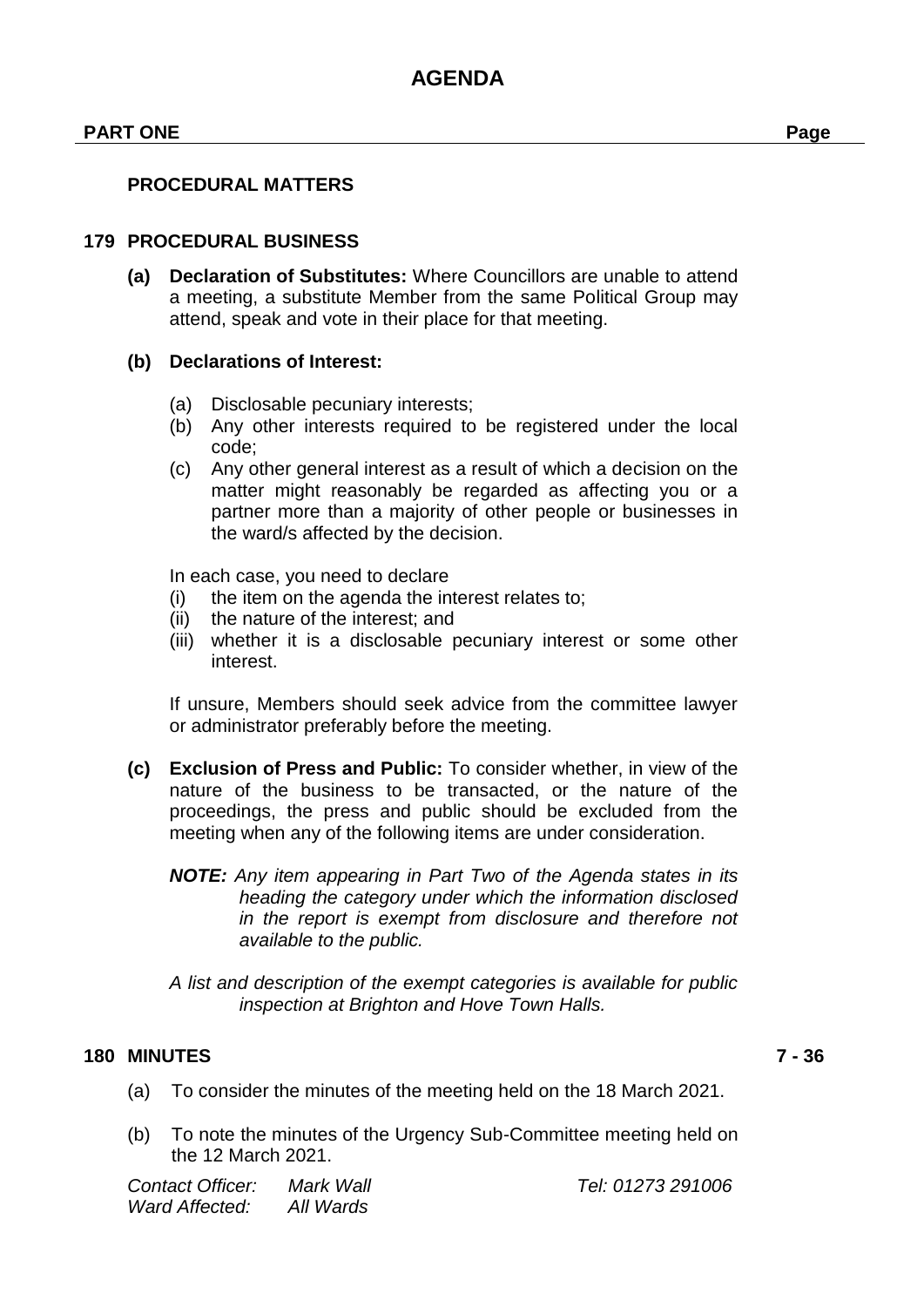#### **181 CHAIR'S COMMUNICATIONS**

#### **182 CALL OVER**

- (a) Items (186 187) will be read out at the meeting and Members invited to reserve the items for consideration.
- (b) Those items not reserved will be taken as having been received and the reports' recommendations agreed.

#### **GENERAL MATTERS**

#### **183 PUBLIC INVOLVEMENT**

To consider the following matters raised by members of the public:

- (a) **Petitions:** to receive any petitions presented by members of the public to the full Council or as notified for presentation at the meeting by the due date of (10 working days);
- (b) **Written Questions:** to receive any questions submitted by the due date of 12 noon on the 7 May 2021;
- (c) **Deputations:** to receive any deputations submitted by the due date of 12 noon on the 7 May 2021.

#### **184 ITEMS REFERRED FROM COUNCIL 37 - 40**

To consider the following item(s) referred from the Council meeting held on the 2021:

(1) Green Pride – Notice of Motion.

| <b>Contact Officer:</b> | Mark Wall | Tel: 01273 291006 |
|-------------------------|-----------|-------------------|
| Ward Affected:          | All Wards |                   |

#### **185 MEMBER INVOLVEMENT**

To consider the following matters raised by councillors:

- (a) **Petitions:** to receive any petitions submitted to the full Council or at the meeting itself;
- (b) **Written Questions:** to consider any written questions;
- (c) **Letters:** to consider any letters;
- (d) **Notices of Motion:** to consider any Notices of Motion referred from Council or submitted directly to the Committee.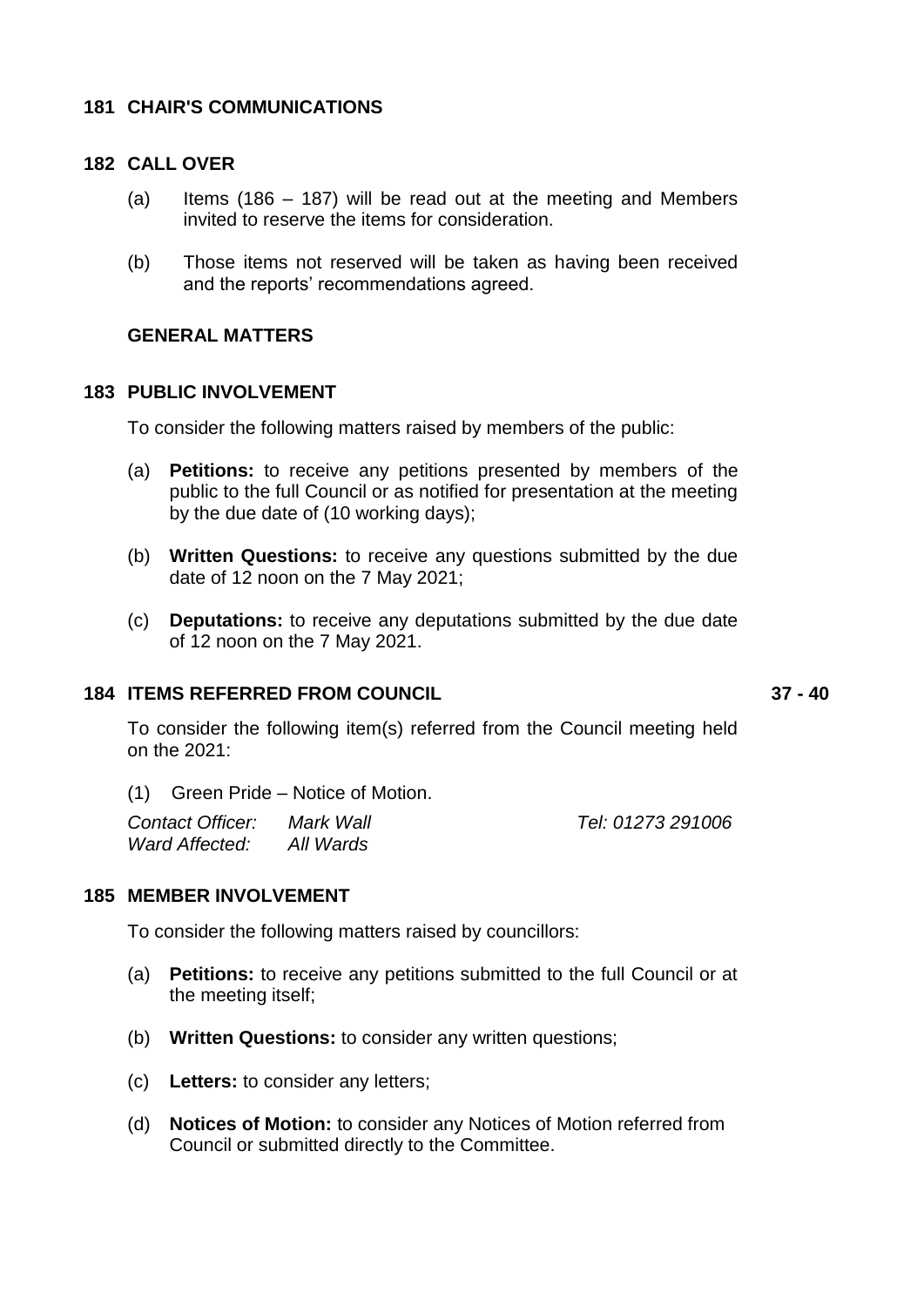### **A STRONGER CITY**

### **186 REVIEW OF THE COUNCIL'S CONSTITUTION 41 - 74**

Report of the Executive Lead Officer for Strategy, Governance & Law. *Contact Officer: Elizabeth Culbert Tel: 01273 291515 Ward Affected: All Wards*

#### **187 COUNCIL AND COMMITTEE MEETINGS POST 6TH MAY 2021 75 - 126**

Report of the Executive Lead Officer for Strategy, Governance & Law.

*Contact Officer: Abraham Ghebre-Ghiorghis Tel: 01273 291500 Ward Affected: All Wards*

#### **PROCEDURAL MATTERS**

#### **188 ITEMS REFERRED FOR COUNCIL**

To consider items to be submitted to the 15 July 2021 Council meeting for information.

*In accordance with Procedure Rule 24.3a, the Committee may determine that any item is to be included in its report to Council. In addition, each Group may specify one further item to be included by notifying the Chief Executive no later than 10.00am on [Insert Date] 2013 (the eighth working*  day before the Council meeting to which the report is to be made), or if *the Committee meeting takes place after this deadline, immediately at the conclusion of the Committee meeting.*

#### **PART TWO**

#### **PROCEDURAL MATTERS**

#### **189 PART TWO MINUTES - EXEMPT CATEGORY 4 127 - 130**

To note the part two minutes of the Urgency Sub-Committee meeting held on the 12 March 2021.

*Contact Officer: Mark Wall Tel: 01273 291006 Ward Affected: All Wards*

#### **190 PART TWO PROCEEDINGS**

To consider whether the items listed in Part Two of the agenda and decisions thereon should remain exempt from disclosure to the press and public.